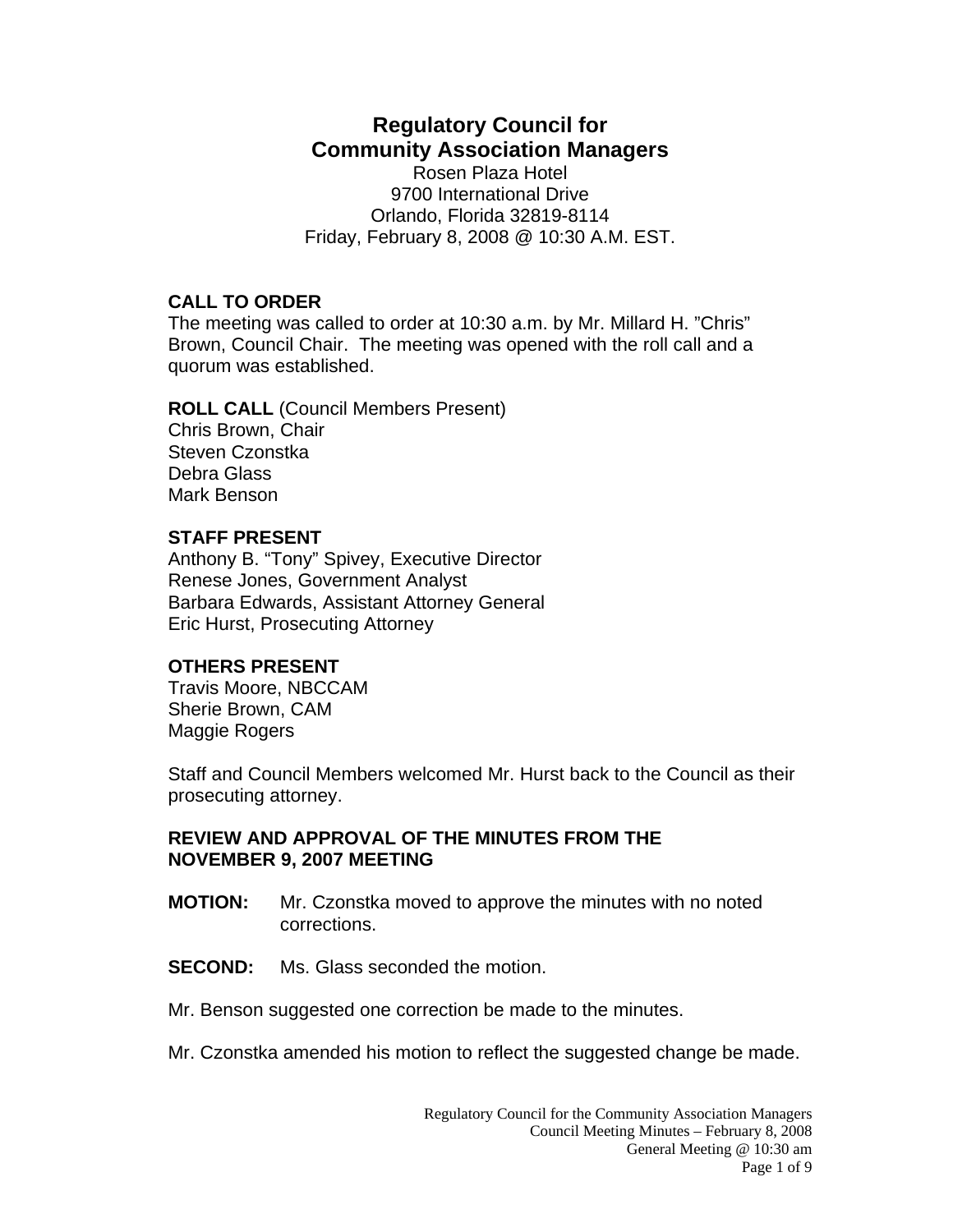#### **REVIEW AND APPROVAL OF THE MINUTES FROM THE DECEMBER 9, 2007 MEETINGS**

- **MOTION:** Mr. Benson moved to approve the minutes with no noted corrections.
- **SECOND:** Ms. Glass seconded the motion and it passed unanimously.

## **CHAIR REPORT**

Mr. Brown stated that the proposed changes to Chapter 468 Florida Statutes are being received well by the public. He will be speaking at two other functions this month and he will continue to solicit support for this amendment.

The privatization plan is proceeding through the system. Robert Skrob received a letter from the policies and budget office of the Governor's office requesting additional information regarding the privatization study. Mr. Skrob is presently working on the information requested and will be submitting it to the Governor's office soon.

The Public Services Announcement (PSA) for CAM is out of production and is being shown on television throughout the state of Florida. Mr. Brown stated that he is very pleased with the changes made to the PSA.

The Governor's office is presently working on the CAM vacant positions.

Edith Yates resigned her position as a CAM Council member. Presently there are only four active members on the Council.

There is a concern that Mr. Benson's reports are being sent to the council members and the Department. It appears to the council members that these reports are being handled by Mr. Benson and the department. The Council as a body feels that most of these reports should be handled by the council as a whole body. Information pertaining to the council should be collected and a request needs to be placed on the agenda so the council as a group can discuss it during a regular council meeting. The agenda items will be discussed and set for council meetings via Mr. Spivey and Mr. Brown. Mr. Benson stated that these items should be set by the director (Mr. Vaccaro). It was reinforced to Mr. Benson that the agenda will be set by Mr. Spivey and Mr. Brown.

There is a concern that the council members are receiving too many e-mails from Mr. Benson. It was noted that Mr. Benson isn't breaking any laws when he sends the e-mails to the council members as long as they do not respond to his request. It was brought up that Mr. Benson forwarded an e-mail to the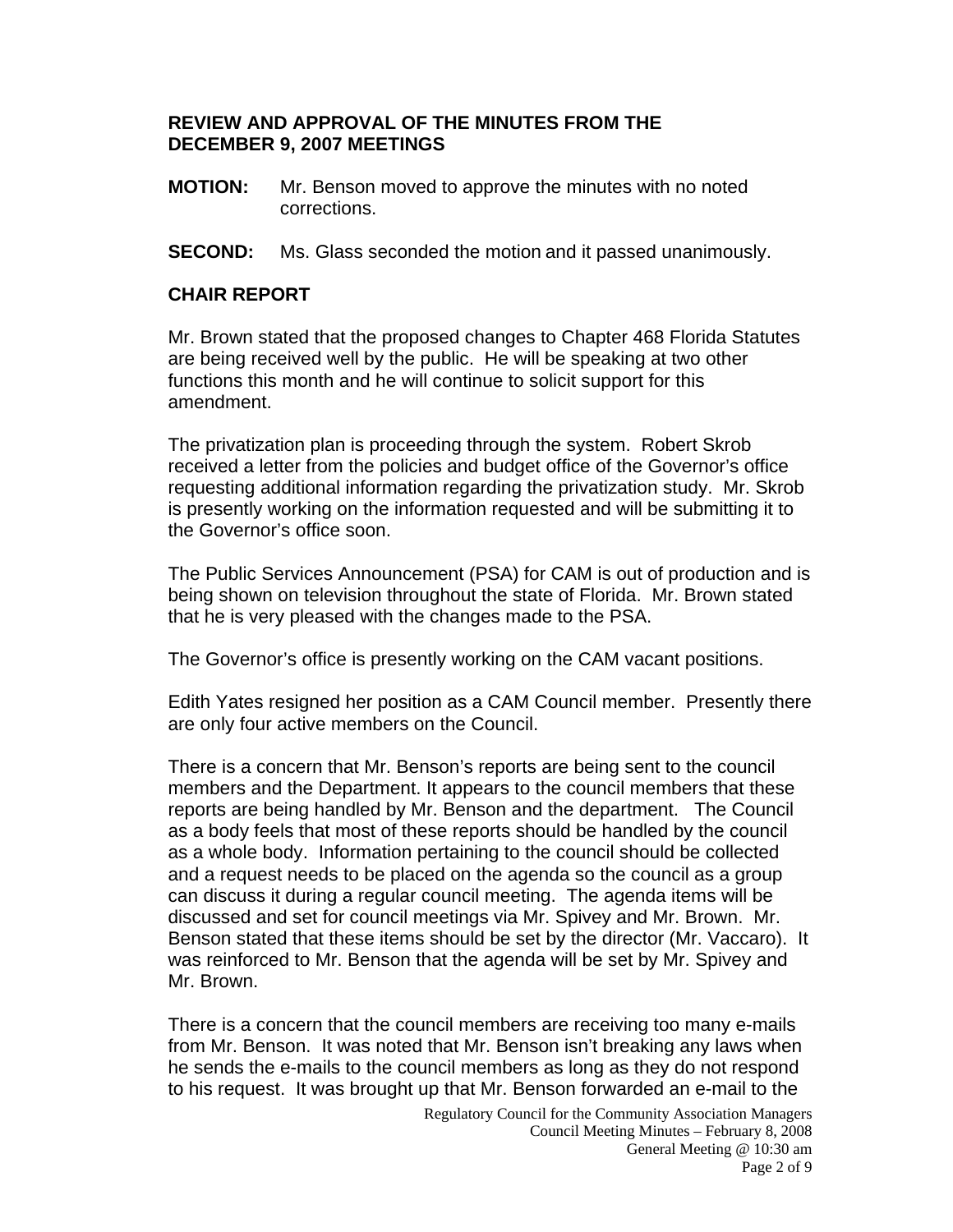members and staff with a note at the bottom where he asked them to share their thoughts. That appeared to be a violation.

*(Mr. Benson talked over others which made it hard for staff to understand the comments being made by others during the meeting.)* 

Mr. Benson asked the following question of the council *"the information that I send you, you don't want it?"* Council replied, its certainly more information than what we need.

The council would like for Mr. Benson to work with them on issues concerning the council during a public meeting. When a member of the Council is appointed to an assigned task the member should work on that task. The council and staff feel as if the e-mails sent without the permission of the council are a violation of the sunshine state spirit. The purpose of having a meeting is to exchange comments in a public setting with the council for the public to hear.

**MOTION:** Mr. Brown made a motion for Mr. Benson to continue working with the department on the statistics only. **SECOND:** Motion denied lack of a second.

Mr. Benson stated that the agenda booklets arrive two days or the day before a meeting.

Ms. Edwards indicated that there is no need for Mr. Benson to send out emails prior to a meeting. The agenda booklets are mailed two weeks in advance which gives the members enough time to review e-mail and other items that are placed on the agenda before the meeting. The other council members agreed.

Mr. Benson stated that is the problem they don't have enough time to review the minutes. The members received their agenda booklets and read it the night before the meeting. He feels that short subject in meetings does not serve the public well. When he started with the council he was sending information to staff and nothing was getting done. He felt as if it was necessary to start this step to keep the council aware of the process.

Mr. Spivey and Ms. Jones send the council members their agendas at least two weeks before the meeting. Council tried to explain to Mr. Benson that he had a lot of information for the agenda and it was difficult for Mr. Brown and Mr. Spivey to zero in on what he wanted added to the agenda.

Mr. Benson requested to the council to have council meetings more often due to legislative issues that may be coming forth. He stated that the Council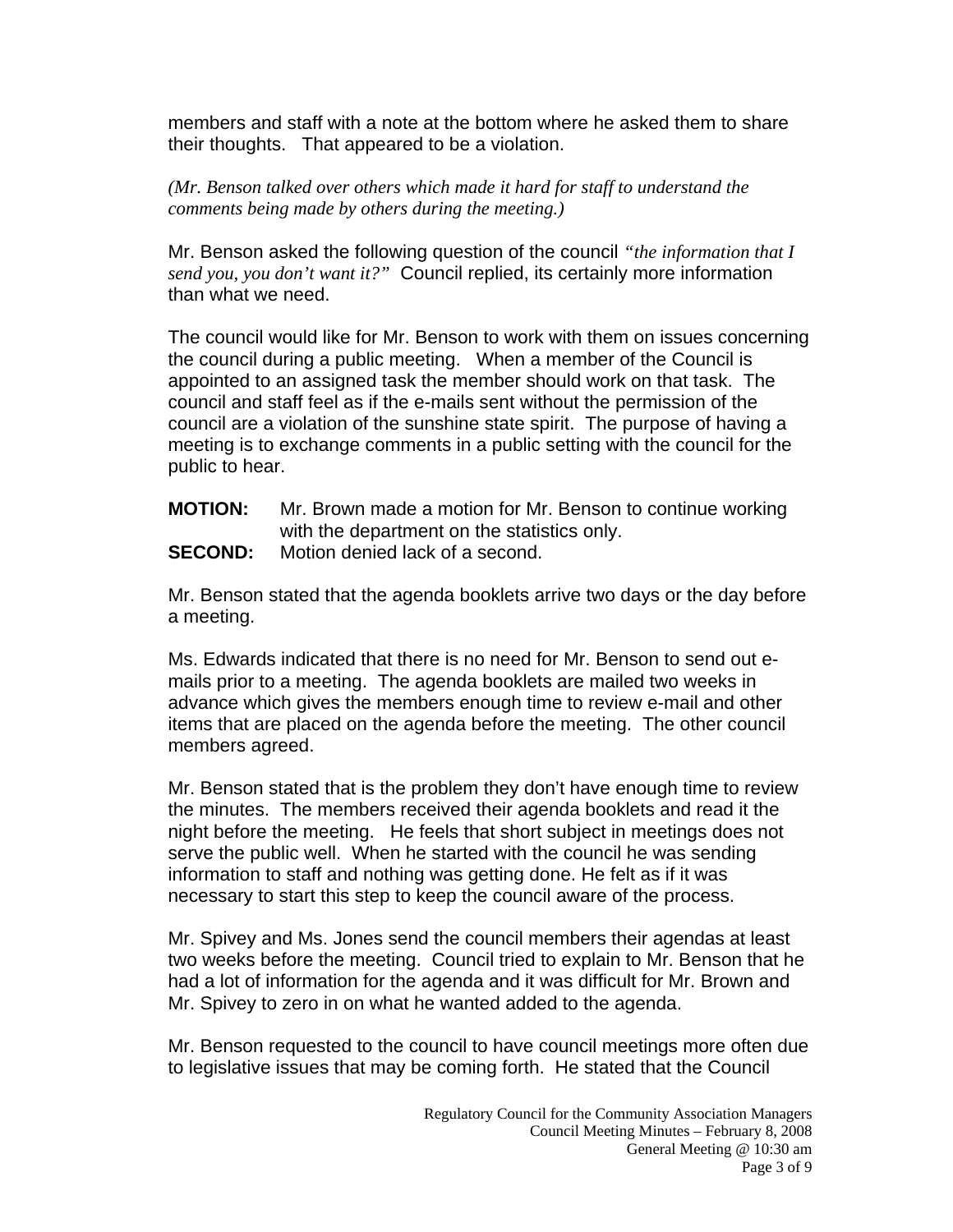cannot wait three months to put items on the agenda and then wait an additional three months for an answer from the council.

Mr. Spivey and council tried to explain that the only thing pending is Chapter 468 F.S. for legislation. The committee has made the necessary corrections and approved the study to be submitted for legislation. Mr. Benson stated that there is going to be additional committee meetings on Chapter 468 F.S.

Mr. Brown explained to Mr. Benson that in the past as the Chair, he had traveled for the board and also Mr. Reginald Billups past Chair and they never received any compensation for their trips.

Mr. Benson agreed with Council to combine his e-mails and submit them to Mr. Spivey closer to the council meetings. He will continue to keep staff informed on the process and the progress of his reports.

Mr. Brown suggested to council to allow Mr. Benson to continue to work on the statistical reports that he is presently working on with the department.

Mr. Czonstka indicated that he appreciates the e-mails from Mr. Benson. They are informative but sometimes he doesn't understand them. The Department and staff have a lot of other things to do and Mr. Benson should not be tasking staff to do things without the agreement of the Council. This information should come from the Chairman. He felt as if there are so many areas as a council member that each of them can go out and get involved in. He doesn't think that Mr. Benson should be adding to the workload of the staff without an overall agreement of the council.

Council, as a body, realized that the department is unable to handle all of the tasks that are being given to them and the council is revamping their system. The council members are receiving information that they haven't requested. Council members prefer that Mr. Benson work with the Chair and the Executive Director on getting a response from the council as a group.

Mr. Benson stated that he had been in meetings with Mr. Charlie Leim, Mr. Tim Vaccaro, Mr. Mark Whitten and Mr. Spivey and they all agreed to give council the assistance that they need. There hasn't been a problem and a lot of this information is in the department sitting there in the computer system and it has never been analyzed. Its not a matter of the department spending a lot of time completing these tasks. Mr. Vaccaro has been a great help and hasn't indicated that this is a burden.

It was reinforced to Mr. Benson that he was asking for information that the council did not request. Mr. Benson felt as a member of the council he should be able to obtain this information without the council group.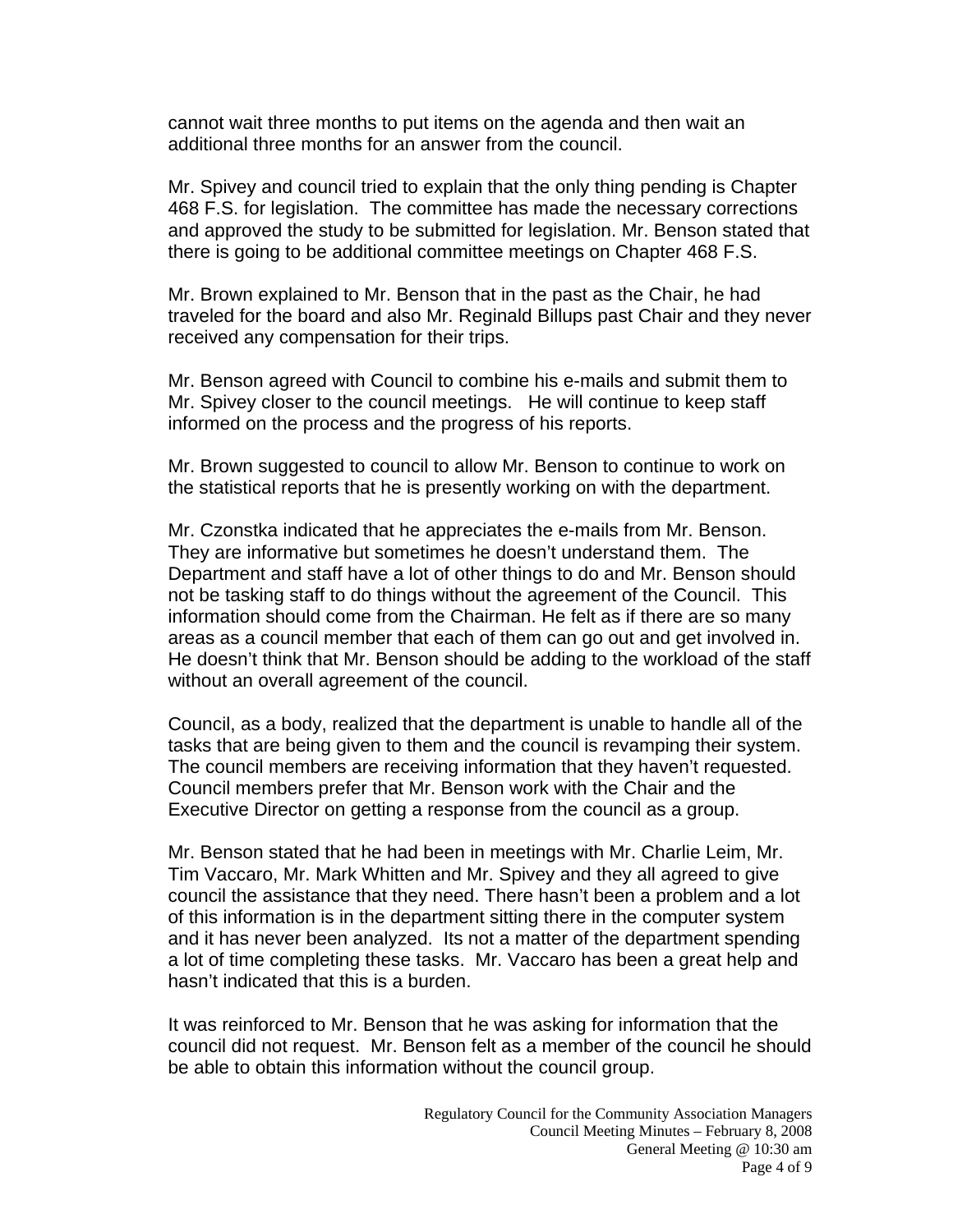Mr. Spivey advised Mr. Benson that they were trying to help him and to keep him from violating the Sunshine laws. Mr. Benson stated *"I'm willing to take the responsibility of violating the Sunshine laws."* 

The council gave Mr. Benson the task of working on the current statistical information that he is presently working on with the department. Council will be expecting at the next meeting in their agenda materials a new report with information showing how complaints are compiled, number of complaints, licensees and telephone calls. Mr. Benson will present to the council and indicates this is the most produced informative way for council to receive the information from the department.

The council will then make a determination on whether or not the report looks good or this isn't or is the right thing to do. Mr. Brown tasked Mr. Benson to work on the statistical information with the department. The council members explained to Mr. Benson if they start working on too many issues at once nothing is going to be accomplished. The council, as one body, would like to prioritize their issues, accomplish those issues and then take up the next issue.

Mr. Benson stated that the timing of the meetings over load the issues that come up. The chair needs to know when the agenda is being overloaded and look at the possibility of having extra telephone conference meetings.

Mr. Czonstka had concerns if council gives him a task how much leeway would he have going to the department and asking them to do things.

Ms. Glass stated that she appreciates the information Mr. Benson is sending, but it is too much information.

Mr. Benson laughed at her comment.

Ms. Glass stated to Mr. Benson it is not funny. She has an issue with the emails being forwarded to everyone. An e-mail is the same as a telephone call you cannot pick up the telephone and have a meeting on the outside of a meeting. This is similar to what Mr. Benson is doing with the e-mails. These e-mails should go to Mr. Spivey and then the chair. Then the important e-mail should be pulled and placed on the agenda. We have ample time to review our agenda materials before the meeting. Everytime something changes the committee receives an e-mail from Mr. Benson. These e-mails clog up her inbox and she can't get rid of them. She agrees with Mr. Czonstka, Mr. Benson means good but she doesn't want to give Mr. Benson too much leeway.

On the next agenda we will add Mr. Benson's statistical report. The committee doesn't want to see e-mails on Mr. Benson's recommendations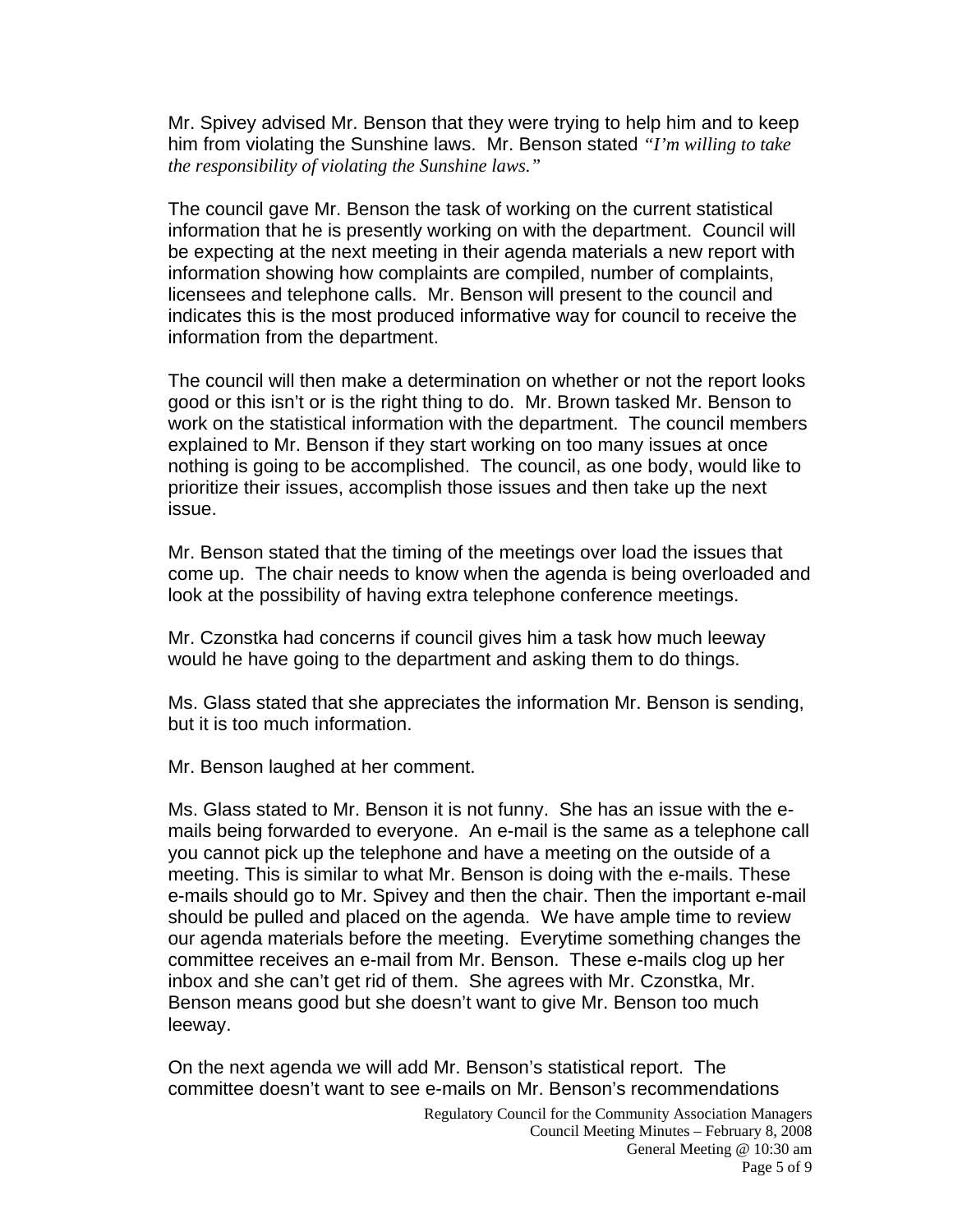only the end results. The council is requesting Mr. Benson to bring a copy of the recommendations (e-mails) in a file folder and if the council needs to review them they can.

Council requested Mr. Benson to send the final copy of the statistical report to Mr. Spivey to be added to the agenda.

Mr. Brown stated that if anyone wants to send an agenda item in the future, send a one sentence agenda item only to Mr. Spivey.

#### **COUNCIL COUNSEL REPORT**

Ms. Edwards stated that every year the council is required to come up with a list of the topics that need to be included in the legislative updates which is apart of the continuing education requirements. In the past this process has been done by the education department, but they no longer do this. The last time a provider provided a list of courses to Ms. Edwards and she was able to review and approve the continuing education courses. This year Mr. Brown reviewed the courses.

Mr. Travis Moore has volunteered to update the council members and staff on the changes that have taken place regarding the legal update following the closing of the session.

The Bureau of Testing is suggesting to the department to submit a copy of the legislative update to the council to review the changes.

The council would like to work in conjunction with the Bureau of Testing in determining which courses should be required for the legal update. Mr. Spivey agreed to take this information to the department on behalf of the council.

- **MOTION:** Mr. Brown made a motion that the council is willing to help but will not assume full responsibility of approving the legal update for continuing education.
- **SECOND:** Mr. Benson seconded the motion and it passed unanimously.

#### **PROSECUTING ATTORNEY REPORT**

Mr. Hurst stated that he provided the council members with a memorandum dated January 10, 2008 which contained all the CAM cases located in the legal section and he gave a report as follows:

Status 30 – In Legal

The report showed that there were 10 cases reported;

Status 36 – Administrative Complaint Filed

The report showed that there were 3 cases reported;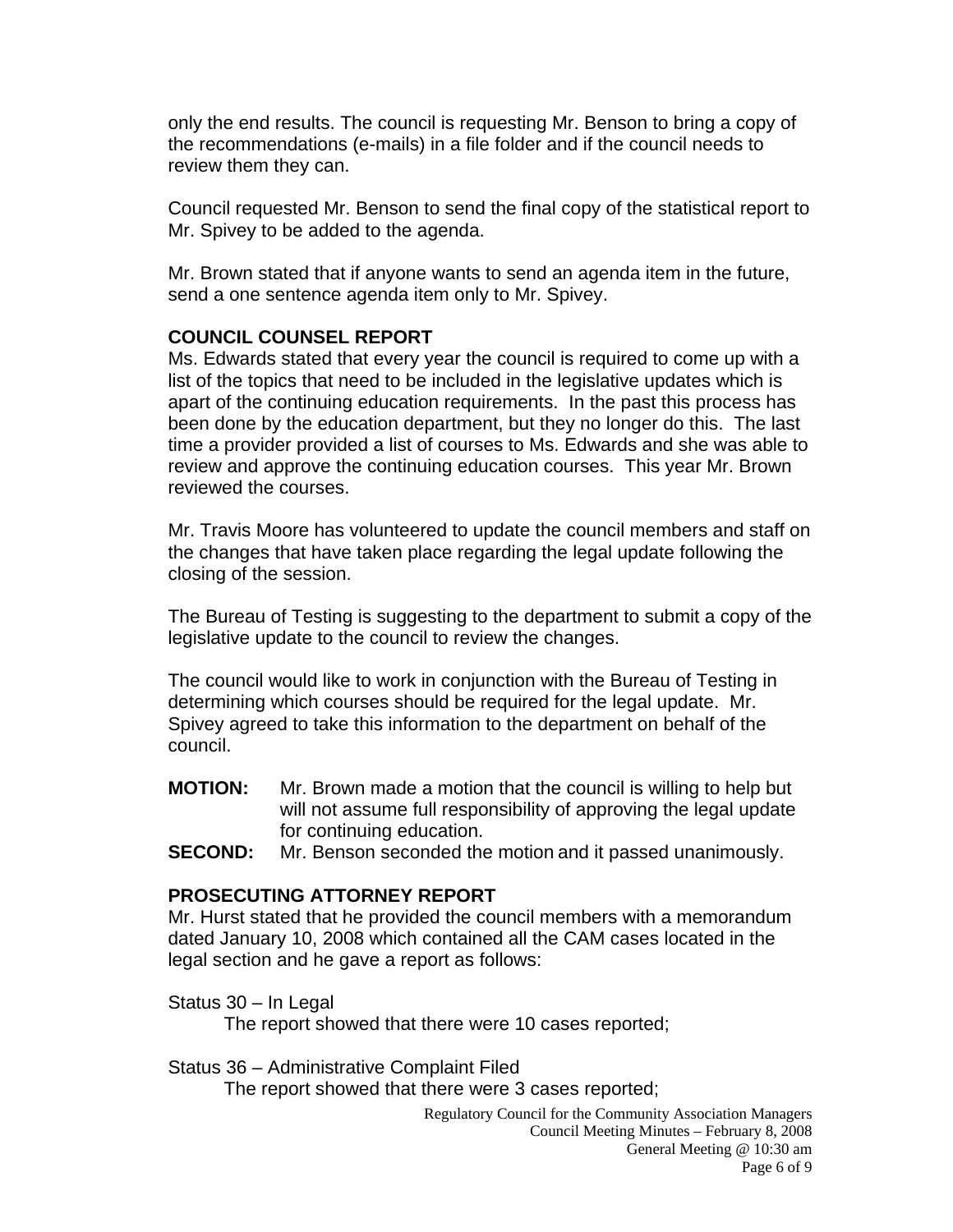Status 40 – Awaiting Outside Action

The report showed that there was 1 case reported;

- Status 43 Formal Hearing Requested The report showed that there were 5 cases reported;
- Status 44 Referred to DOAH The report showed that there was no case reported;
- Status 45 Sent to Expert/Consultant The report showed that there were 5 cases reported;
- Status 58 Case Considered Awaiting Final order The report showed that there were 3 cases reported;
- Status 145 Pending Informal Hearing The report showed that there was no case reported;

There were a total of 27 open CAM cases in the legal department.

Mr. Benson read off a report to the committee and Mr. Hurst advised him that before he can regulate something it has to fall under his jurisdiction. Mr. Benson wanted Mr. Hurst to change the format of his prosecuting attorney report.

Mr. Hurst responded to Mr. Benson and told him he was sorry to disappoint him but this is the standard prosecuting report that every board gets throughout the department and the department attorneys will continue to use this format. He also agrees to provide additional information to him regarding the categories to help him understand the report. The Council members agreed with Mr. Hurst.

Mr. Benson disagreed and told the chair that he doesn't think council need to bear the expense of having Mr. Hurst at the council meetings. There was nothing in his report and we don't need him in the meetings. He felt as if it was a waste.

The other council members voiced their opinion to think that this position is useful to the council. In the past Ms. Leigh answered questions and provided information to the council.

*(Mr. Benson talked over others which made it hard for staff to understand the comments being made by others during the meeting.)* 

# **EXECUTIVE DIRECTOR'S REPORT**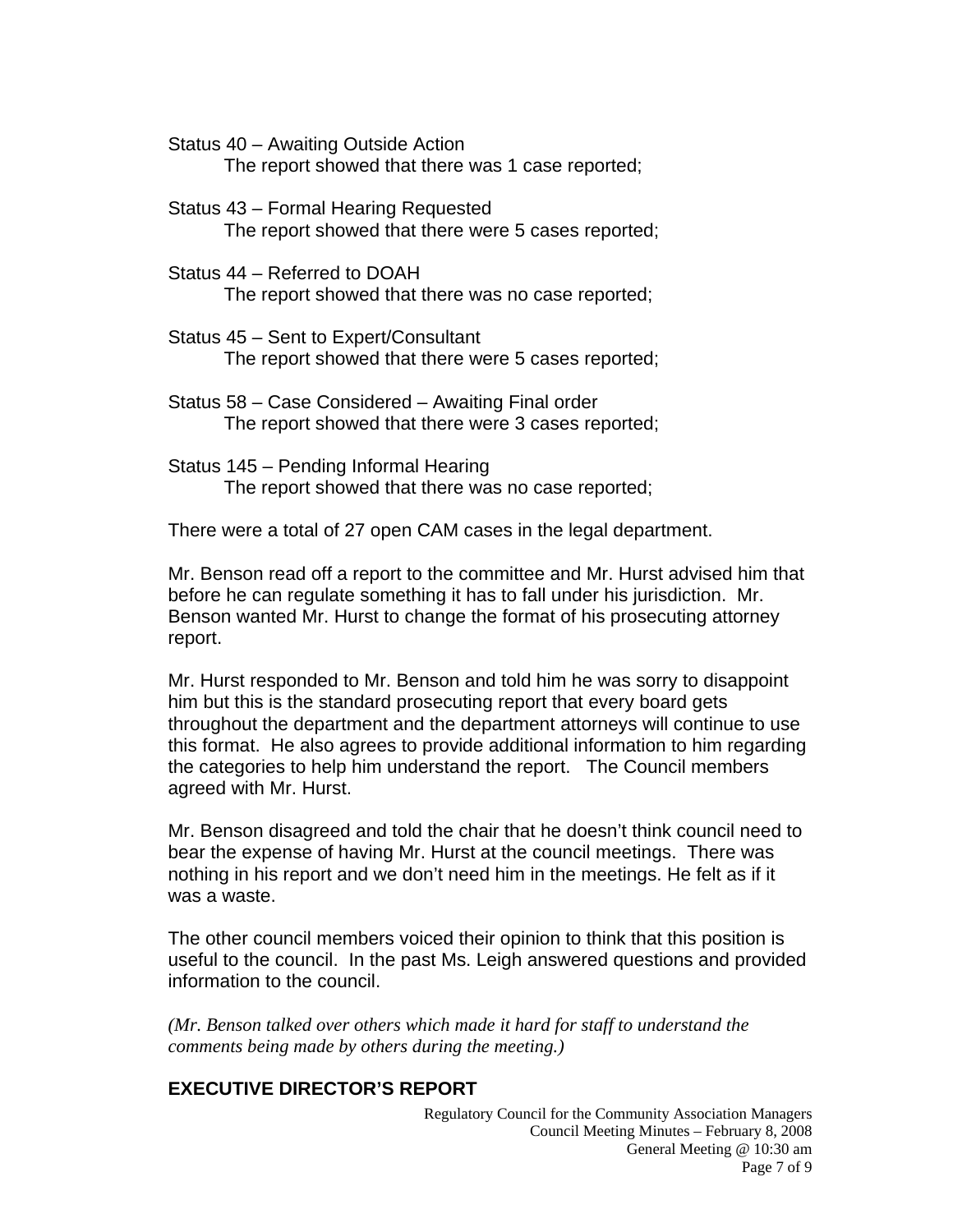Mr. Spivey reviewed the financial reports ending September 30, 2007. The unlicensed activity account showed a balance of \$133,916. The operating account showed a balance of \$1,503,276. He indicated that he had not been informed of any cash sweeps.

Mr. Spivey gave a briefing on the requirements of traveling and submitting the travel voucher. He advised them why it is important that the council members returned their vouchers to the department within 5 business days of a meeting.

Regulation report added for information purposes only.

#### **MR. MARK BENSON**

Mr. Benson will be attending several meetings and he is seeking to be reimbursed for his travel expenses. The committee feels as if no other member of the council in the past has received compensation for travel.

Mr. Benson stated how it would look if he goes and tells the House Committee that the council refuses to pay for his travel after Mr. Charlie Leim approved it.

Mr. Brown stated if you are apart of the House Committee then the state or the House Committee would fund it instead of the council. He firmly believes that the council should not fund a representative to attend any organization or conferences.

- **MOTION:** Mr. Brown made a motion for the council to reimburse travel for anyone attending the legislative select committee meetings only.
- **SECOND:** Mr. Czonstka seconded the motion and it passed unanimously.

The committee delegated Mr. Benson as the person to attend the select committee meetings on Chapter 468. Mr. Benson must submit in writing his request to Mr. Spivey prior to the meeting and receive authorization from the executive director to attending the legislative select committee meetings.

#### **PUBLIC COMMENTS**

None

## **OLD BUSINESS**

None

#### **NEXT MEETING**

Mr. Brown changed the May 2, 2008 telephone conference meeting to May 9, 2008.